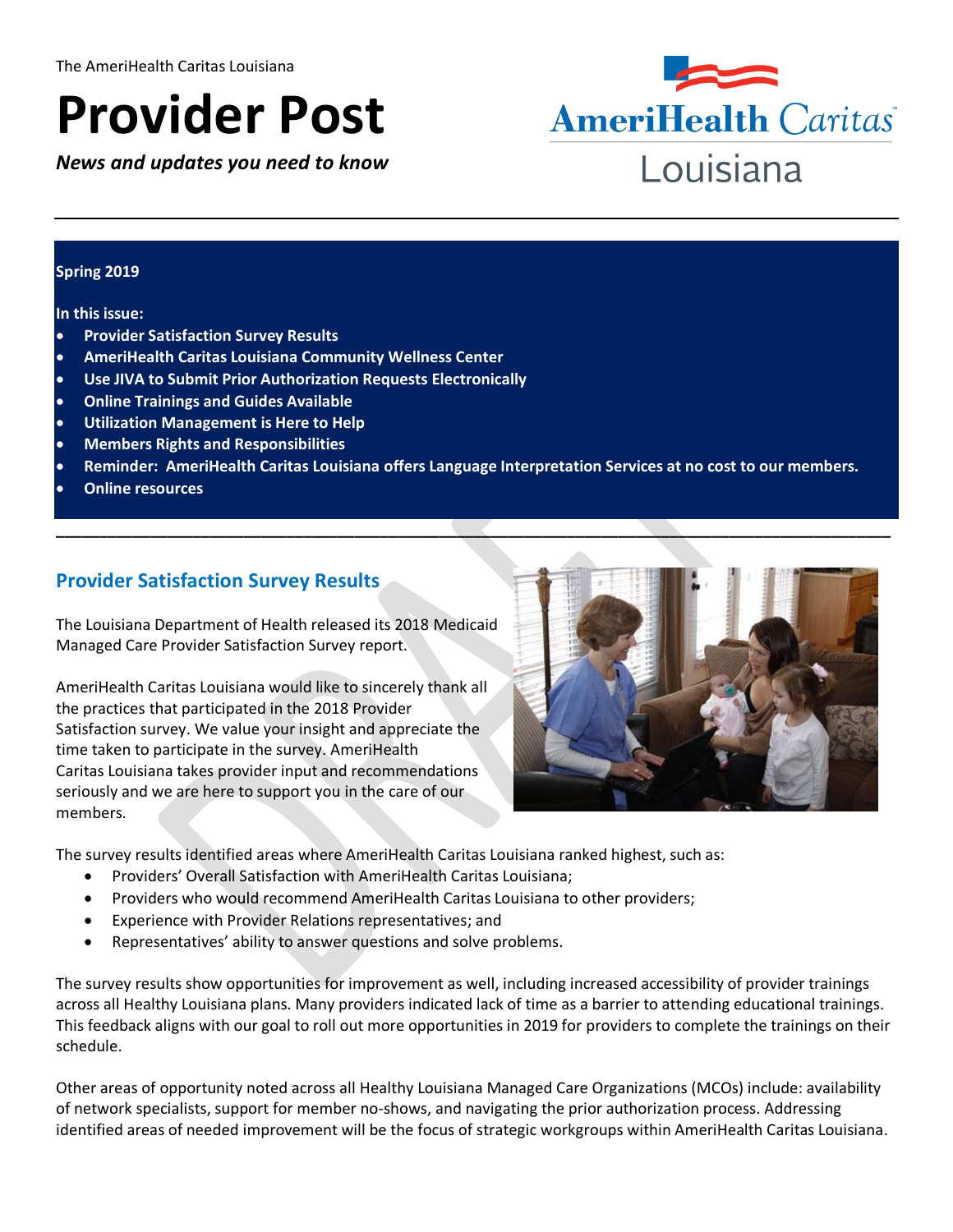We look forward to working with you to address any issues identified in the survey and we continue to welcome your ideas and comments.

\_\_\_\_\_\_\_\_\_\_\_\_\_\_\_\_\_\_\_\_\_\_\_\_\_\_\_\_\_\_\_\_\_\_\_\_\_\_\_\_\_\_\_\_\_\_\_\_\_\_\_\_\_\_\_\_\_\_\_\_\_\_\_\_\_\_\_\_\_\_\_\_\_\_\_\_\_\_\_\_\_\_\_\_\_\_\_\_\_\_\_\_\_\_\_\_\_\_



# COMMUNITY  $-$ CENTER $-$

AmeriHealth Caritas Louisiana has Community Wellness Centers located in New Orleans and Shreveport, offering wellness events, health screenings, and other resources for our members and the community. Stop in and see us!

At our wellness centers, members can learn how AmeriHealth Caritas Louisiana can help them with:

- Health screenings. Health education.
- 
- Safety awareness. Benefits questions.
- Activities for the kids.  $\bullet$  And more!
- 
- 

#### **All are welcome.**

For more information and to view the calendar of events for each location, visit the [Community Wellness Center](http://www.amerihealthcaritasla.com/community/wellness-center.aspx) section of our website.

**AmeriHealth Caritas Louisiana Community Wellness Centers**

 $\mathcal{L}_\mathcal{L}$  , where  $\mathcal{L}_\mathcal{L}$  is the set of the set of the set of the set of the set of the set of the set of the set of the set of the set of the set of the set of the set of the set of the set of the set of the

**New Orleans Location** Gentilly Shopping Center 3155 Gentilly Boulevard New Orleans, LA 70122 504-218-2972

# **Shreveport Location**

3709 Jewella Avenue Shreveport, LA 71109 1-888-756-0004

# **Use Jiva™ to Submit Prior Authorization Requests Electronically**

#### **What is Jiva?**

Jiva is the AmeriHealth Caritas Louisiana medical management system, available through NaviNet (a free, web-based provider portal application), that providers can use to electronically submit prior authorization requests for common medical and behavioral health services.

\_\_\_\_\_\_\_\_\_\_\_\_\_\_\_\_\_\_\_\_\_\_\_\_\_\_\_\_\_\_\_\_\_\_\_\_\_\_\_\_\_\_\_\_\_\_\_\_\_\_\_\_\_\_\_\_\_\_\_\_\_\_\_\_\_\_\_\_\_\_\_\_\_\_\_\_\_

#### **What does Jiva do?**

Jiva allows you to submit electronic requests for prior authorization of services, or to check on the status of a previously submitted request.

Via single-sign-on to NaviNet, you can access Jiva to:

- Request prior authorization for select services including inpatient, outpatient, home care, durable medical equipment (DME) services, personal care, hospice, behavioral health and residential services.
- Verify elective admission authorization status.
- Receive admission notifications and view authorization history.
- Submit extension-of-service requests.

#### **What are the benefits of using Jiva?**

Jiva improves your workflow by allowing you to:

• Submit a request online at your convenience; no waiting on the phone for a representative.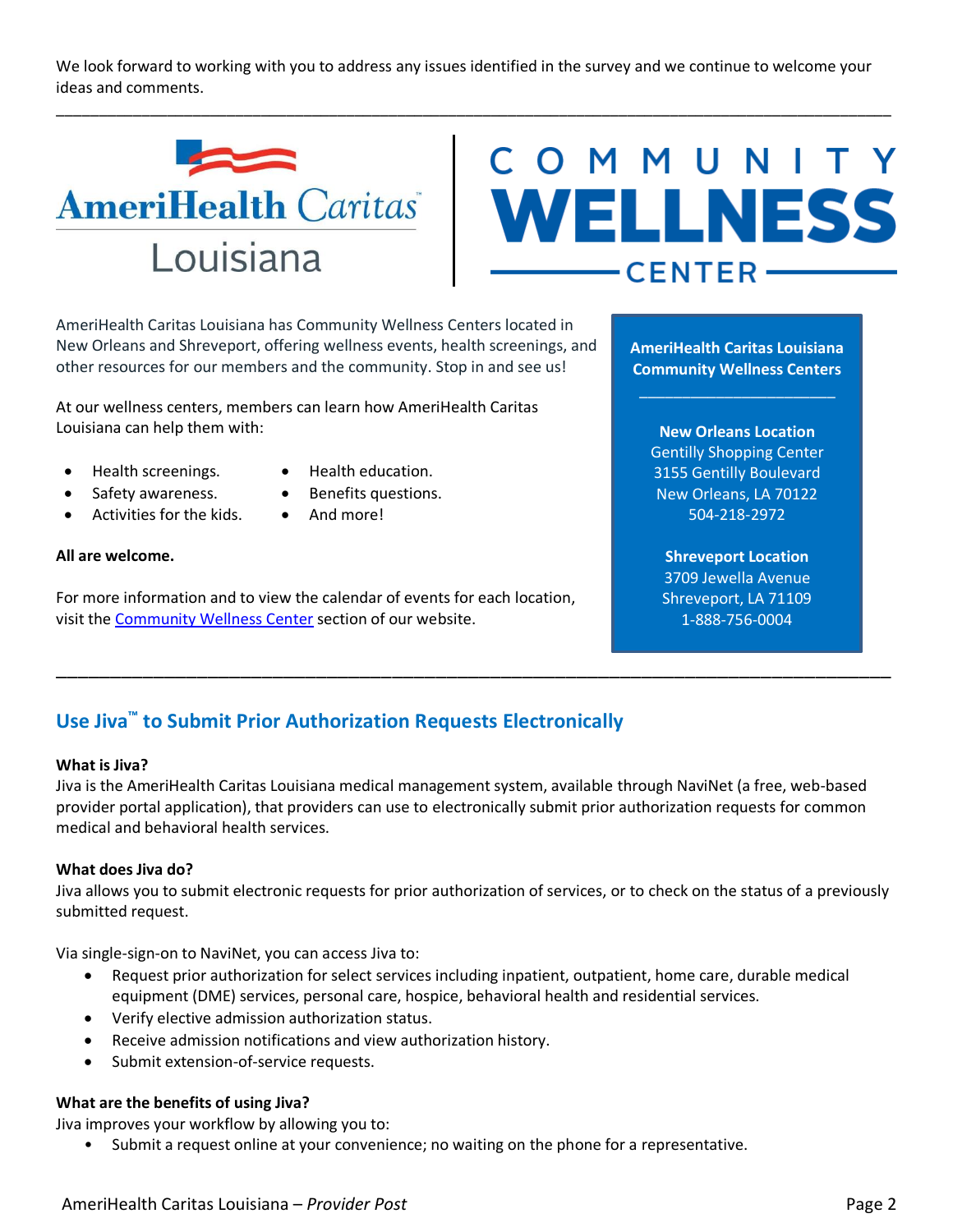• Receive a certification number instantly upon submission of your request; no waiting for a return fax or phone call.

#### **How can I learn more?**

• To get started, refer to the Quick-[Start Guide: ZeOmega® Jiva™](http://www.amerihealthcaritasla.com/pdf/provider/resources/jiva-quick-start-guide.pdf) or for an in depth review, access the step-bystep guidance in the [Jiva Provider Portal Reference Guide.](http://www.amerihealthcaritasla.com/pdf/provider/resources/navinet/jiva-provider-portal-reference-guide.pdf)

\_\_\_\_\_\_\_\_\_\_\_\_\_\_\_\_\_\_\_\_\_\_\_\_\_\_\_\_\_\_\_\_\_\_\_\_\_\_\_\_\_\_\_\_\_\_\_\_\_\_\_\_\_\_\_\_\_\_\_\_\_\_\_\_\_\_\_\_\_\_\_\_\_\_\_\_\_\_\_\_\_\_\_\_\_\_\_\_\_\_\_\_\_\_\_\_\_\_

• Contact your Provider account executive to request training.

# **Integrated Healthcare Screening Tools**

AmeriHealth Caritas Louisiana understands that coordination of care for members is imperative. Through collaboration and communication, we can identify not only biological needs of the patient, but the psychological and social needs as well. Therefore, in an effort to advance healthcare integration, we are asking our Physical Health and Behavioral Health providers to use screening tools to help identify issues and make appropriate referrals for services.

Physical Health Providers may complete any of the following screenings for Behavioral Health concerns:

- Patient [Health Questionnaire-9A \(PHQ-9A\) \(Ages 12-17\)](http://www.amerihealthcaritasla.com/pdf/provider/resources/forms/phq-a-9.pdf)
- [Patient Health Questionnaire-9 \(PHQ-9\) \(Ages 18+\)](http://www.amerihealthcaritasla.com/pdf/provider/resources/forms/phq-9.pdf)
- [Patient Stress Questionnaire \(Ages 18+\)](http://www.amerihealthcaritasla.com/pdf/provider/resources/forms/patient-stress-questionnaire.pdf)

Physical Health Providers will be reimbursed \$15 for each screen completed on a member. The screening may be conducted/performed up to 4 times per calendar year. In order to be eligible to receive reimbursement Physical Health Providers must use code 96160 with a "U1" modifier.

Behavioral Health providers may complete the following screening on any member for Physical Health concerns:

[Health and Wellness Questionnaire.](http://www.amerihealthcaritasla.com/pdf/provider/resources/forms/health-wellness-questionnaire.pdf)

Behavioral Health Providers will be reimbursed \$15 for each screen completed on a member. The screening may be conducted/performed up to 2 times per calendar year. A Licensed Mental Health Practitioner (LMHP) should be completing this form as part the full bio-psycho-social assessment. Behavioral Health Providers should use code 96160 with a "U4" modifier.

**NOTE:** CPT Code 96160 is not on the Medicaid Fee Schedule as this is a value added benefit offered by AmeriHealth Caritas Louisiana.

# **Online Trainings and Guides Available**

Did you know that AmeriHealth Caritas Louisiana provides training materials online that you can access at your convenience?

From the [Training](http://www.amerihealthcaritasla.com/provider/training/index.aspx) section of our website you can find out about upcoming trainings and access training registration links, eLearning modules, training guides, and training presentations.

Below is a list of trainings currently available online:

- Attention Deficit Hyperactivity Disorder: Behavioral Health Training
- HEDIS<sup>®</sup> Plus Provider Training
- Anxiety Disorders: Behavioral Health Training
- A Physician's Practical Guide to Culturally Competent Care

#### AmeriHealth Caritas Louisiana – *Provider Post* Page 3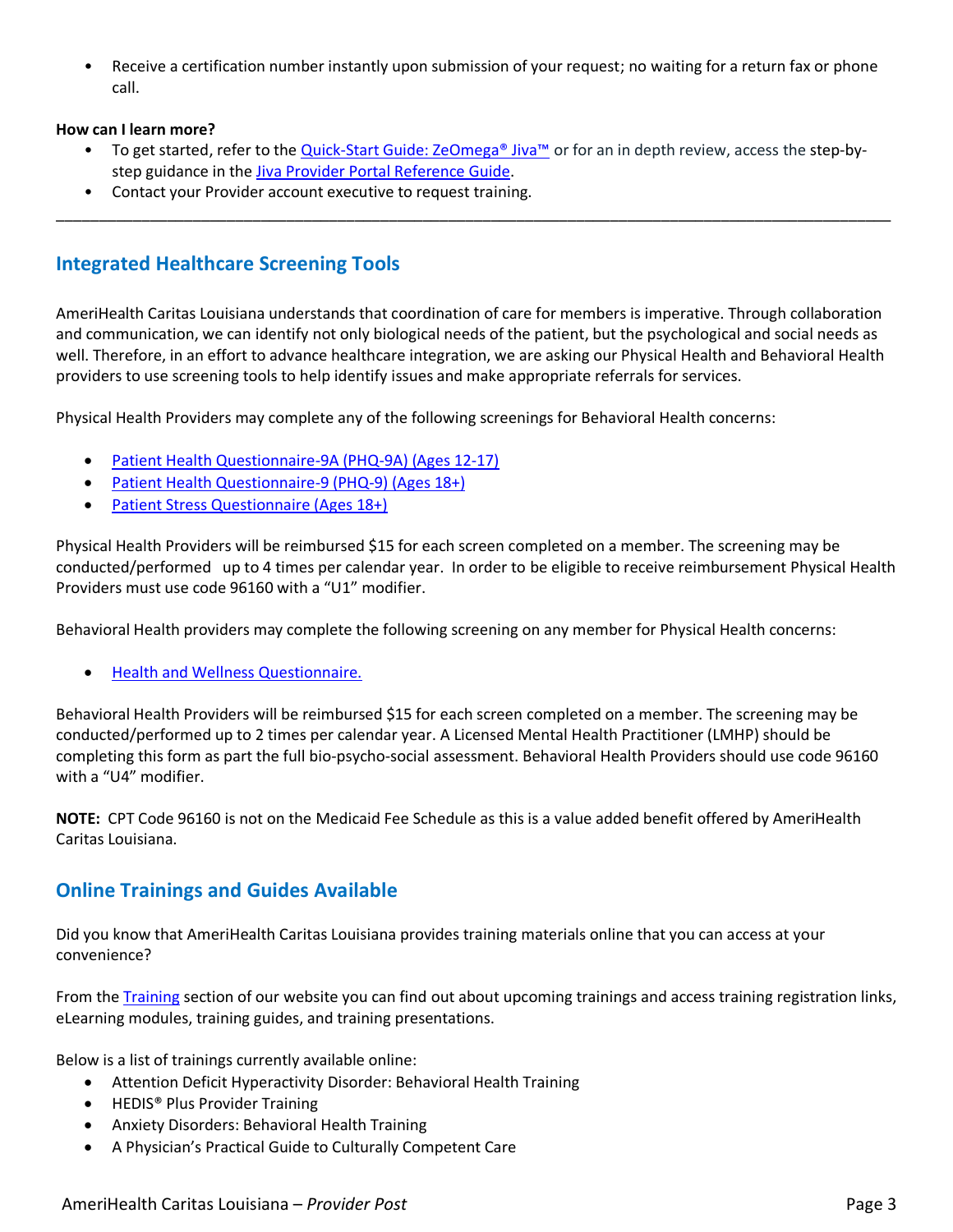- Depression: Behavioral Health Training
- Primary Care Providers Working in Mental Health Settings: Improving Health Status in Persons with Mental Illness

We also provide you with guides to help you navigate through our secure provider portal, NaviNet. You can access those guides from the [Self-Service Tools](http://www.amerihealthcaritasla.com/provider/self-service-tools/index.aspx) section of our website.

\_\_\_\_\_\_\_\_\_\_\_\_\_\_\_\_\_\_\_\_\_\_\_\_\_\_\_\_\_\_\_\_\_\_\_\_\_\_\_\_\_\_\_\_\_\_\_\_\_\_\_\_\_\_\_\_\_\_\_\_\_\_\_\_\_\_\_\_\_\_\_\_\_\_\_\_\_\_\_\_\_\_\_\_\_\_\_\_\_\_\_\_\_\_\_\_\_\_

# **Utilization Management (UM) Is Here to Help**

#### **Did you know that UM can assist with any of the following?**

- Verifying prior authorization requirements
- Obtaining a prior authorization. The list of [services that require authorization](http://www.amerihealthcaritasla.com/provider/resources/priorauth/index.aspx) is available on our website.
- Assisting with submitting a request such as technical issues or finding appropriate covered service codes
- Educating and assisting with locating other service options as treatment if medical necessity is not met for the requested service
- Answering questions about what criteria is utilized to make decisions for medical necessity
- Assisting with requesting a copy of the specified criteria
- Providing assistance with locating a par provider to refer your member to for services
- Assisting with pending placement questions or issues
- Assisting with discharge planning needs
- Initiation of a single case agreement if appropriate
- Providing 7-day retrospective review on initial home health cases to allow time to obtain physician signatures.

AmeriHealth Caritas Louisiana provides and maintains a toll-free number for Health Care Providers, Practitioners and Members to contact the Plan's UM staff.

- The toll free number is 1-888-913-0350. TTY functionality is available.
- The Plan's UM Department is available to answer calls from Health Care Providers, Practitioners and Members during normal business hours, Monday-Friday 8:00AM-5:00PM.
- After business hours and on weekends and holidays, Health Care Providers, Practitioners and Members are instructed to contact the On Call Clinician through the Plan's Member Services number 1-888-756-0004 for physical health services and 1-855-285-7466 for behavioral health services.
- Behavioral Health providers can reach the UM providers 24 hours a day 7 days a week for 365 days a year by calling 1-855-285-7466.

\_\_\_\_\_\_\_\_\_\_\_\_\_\_\_\_\_\_\_\_\_\_\_\_\_\_\_\_\_\_\_\_\_\_\_\_\_\_\_\_\_\_\_\_\_\_\_\_\_\_\_\_\_\_\_\_\_\_\_\_\_\_\_\_\_\_\_\_\_\_\_\_\_\_\_\_\_\_\_\_\_\_\_\_\_\_\_\_\_\_\_\_\_\_\_\_\_\_

Translation services are available as needed.

# **Member Rights and Responsibilities**

AmeriHealth Caritas Louisiana members have rights that must be honored by all AmeriHealth Caritas Louisiana associates and affiliated providers. AmeriHealth Caritas Louisiana members also have responsibilities.

Member rights and responsibilities are outlined in the Member Rights and Responsibilities section on Page 39 of the [AmeriHealth Caritas Louisiana Member Handbook.](http://www.amerihealthcaritasla.com/member/eng/getting-started/index.aspx)

\_\_\_\_\_\_\_\_\_\_\_\_\_\_\_\_\_\_\_\_\_\_\_\_\_\_\_\_\_\_\_\_\_\_\_\_\_\_\_\_\_\_\_\_\_\_\_\_\_\_\_\_\_\_\_\_\_\_\_\_\_\_\_\_\_\_\_\_\_\_\_\_\_\_\_\_\_\_\_\_\_\_\_\_\_\_\_\_\_\_\_\_\_\_\_\_\_\_